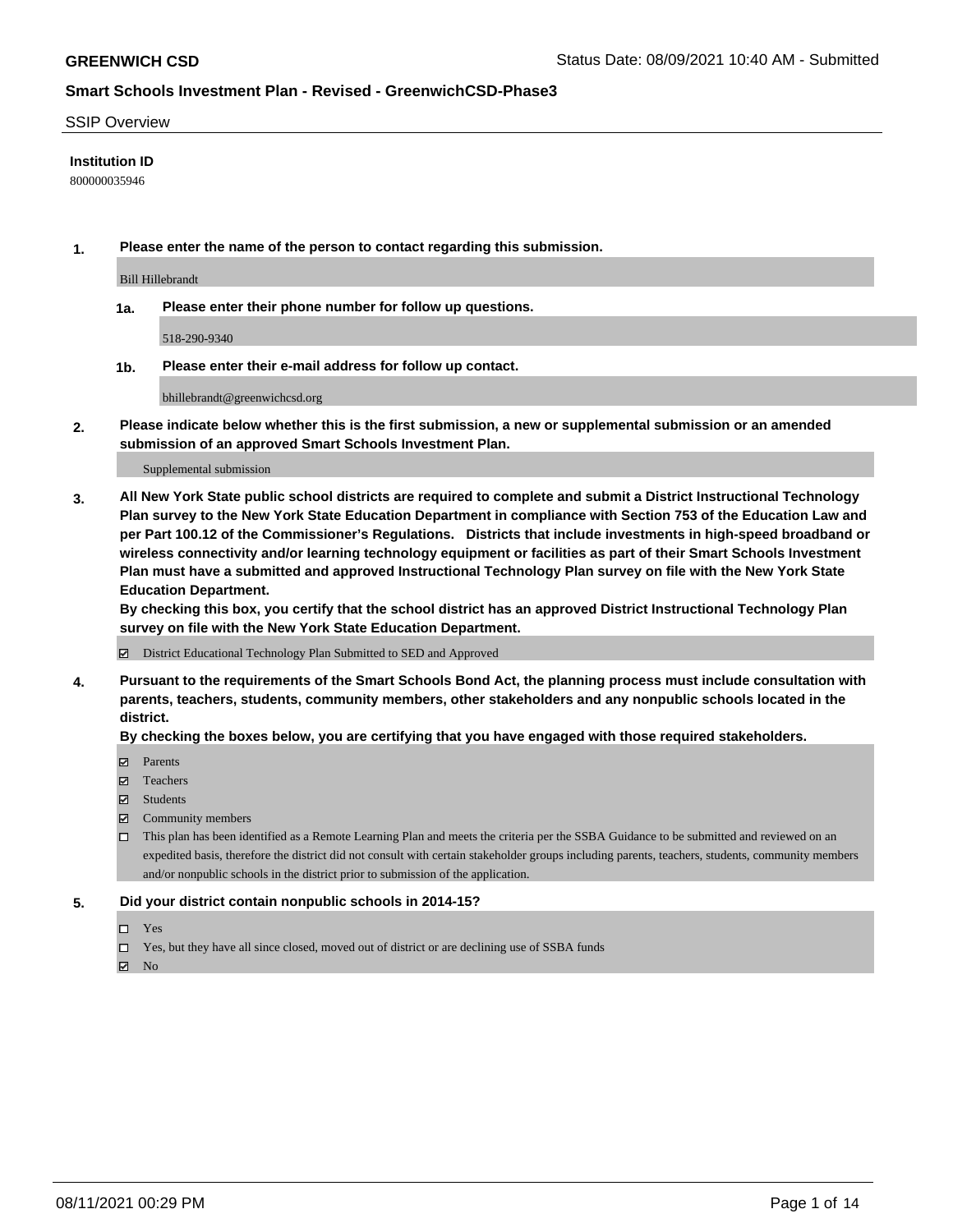### SSIP Overview

**6. Certify that the following required steps have taken place by checking the boxes below:**

- The district developed and the school board approved a preliminary Smart Schools Investment Plan.
- The preliminary plan was posted on the district website for at least 30 days. The district included an address to which any written comments on the plan should be sent.
- $\boxtimes$  The school board conducted a hearing that enabled stakeholders to respond to the preliminary plan. This hearing may have occured as part of a normal Board meeting, but adequate notice of the event must have been provided through local media and the district website for at least two weeks prior to the meeting.
- The district prepared a final plan for school board approval and such plan has been approved by the school board.
- $\boxtimes$  The final proposed plan that has been submitted has been posted on the district's website.
- This Plan has been identified as a Remote Learning Plan and meets the criteria per the SSBA Guidance to be submitted and reviewed on an expedited basis, therefore this plan has not met certain stakeholder engagement requirements including, consulting with nonpublic schools in advance of plan submission, having the school board conduct a hearing on the plan and/or posting the plan to the district website for a minimum of 30 days. This district will post the Remote Learning Plan to the district's website upon submission of the application.
- **6a. Please upload the proposed Smart Schools Investment Plan (SSIP) that was posted on the district's website, along with any supporting materials. Note that this should be different than your recently submitted Educational Technology Survey. The Final SSIP, as approved by the School Board, should also be posted on the website and remain there during the course of the projects contained therein.**

SSBA-Phasing-Plan-v2.pdf

**6b. Enter the webpage address where the final Smart Schools Investment Plan is posted. The Plan should remain posted for the life of the included projects.**

https://www.greenwichcsd.org/page/smart-schools-bond-act

**7. Please enter an estimate of the total number of students and staff that will benefit from this Smart Schools Investment Plan based on the cumulative projects submitted to date.**

1,300

**8. An LEA/School District may partner with one or more other LEA/School Districts to form a consortium to pool Smart Schools Bond Act funds for a project that meets all other Smart School Bond Act requirements. Each school district participating in the consortium will need to file an approved Smart Schools Investment Plan for the project and submit a signed Memorandum of Understanding that sets forth the details of the consortium including the roles of each respective district.**

 $\Box$  The district plans to participate in a consortium to partner with other school district(s) to implement a Smart Schools project.

**9. Please enter the name and 6-digit SED Code for each LEA/School District participating in the Consortium.**

| <b>Partner LEA/District</b> | <b>ISED BEDS Code</b> |
|-----------------------------|-----------------------|
| (No Response)               | (No Response)         |

**10. Please upload a signed Memorandum of Understanding with all of the participating Consortium partners.**

(No Response)

**11. Your district's Smart Schools Bond Act Allocation is:**

\$807,563

**12. Final 2014-15 BEDS Enrollment to calculate Nonpublic Sharing Requirement**

|            | <b>Public Enrollment</b> | Nonpublic Enrollment | Total Enrollment | I Nonpublic Percentage |
|------------|--------------------------|----------------------|------------------|------------------------|
| Enrollment | ,031                     |                      | .031.00          | 0.00                   |

**13. This table compares each category budget total, as entered in that category's page, to the total expenditures listed in the category's expenditure table. Any discrepancies between the two must be resolved before submission.**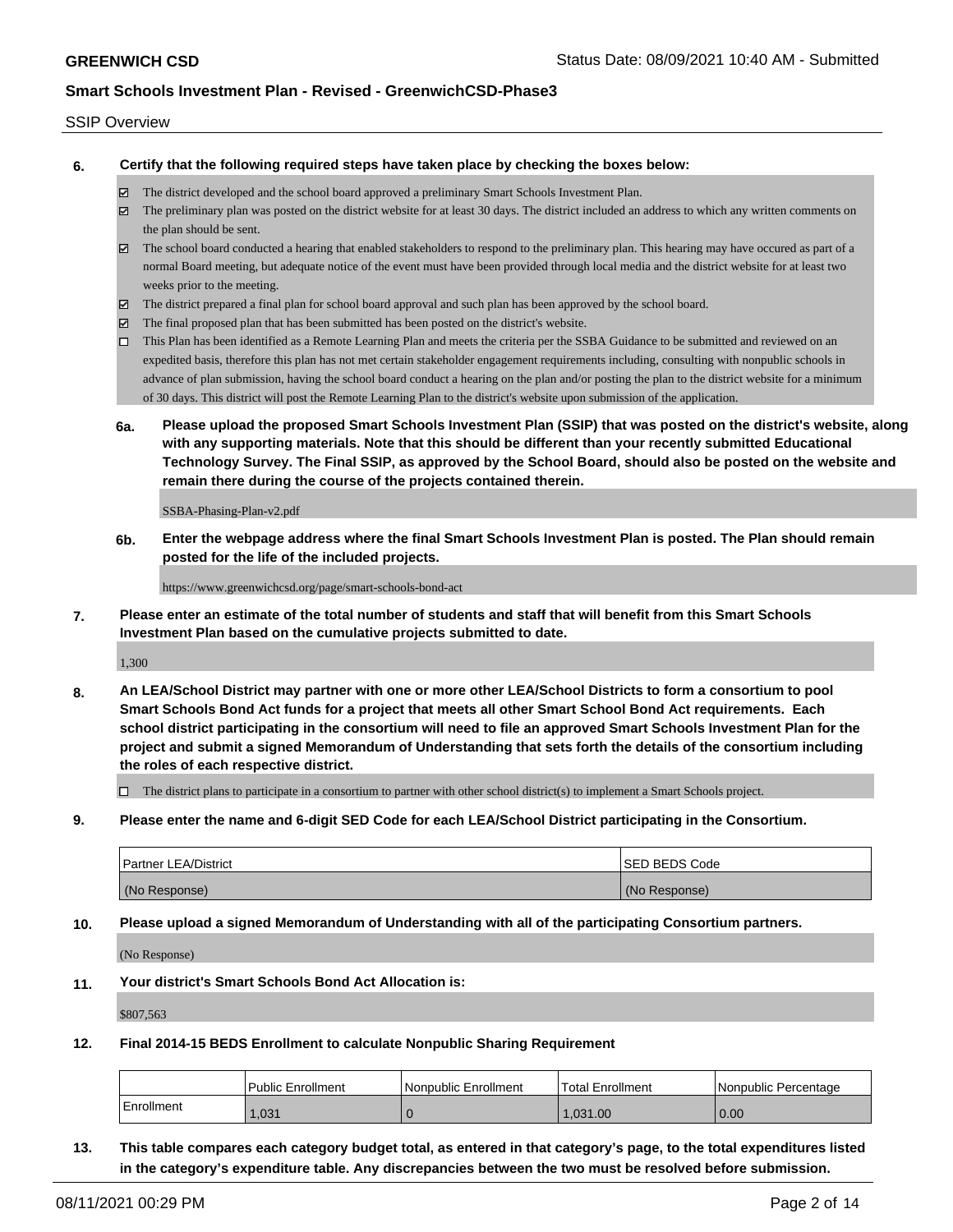# SSIP Overview

|                                                 | Sub-Allocations | <b>Expenditure Totals</b> | Difference |
|-------------------------------------------------|-----------------|---------------------------|------------|
| <b>School Connectivity</b>                      | 0.00            | 0.00                      | 0.00       |
| <b>Connectivity Projects for</b><br>Communities | 0.00            | 0.00                      | 0.00       |
| Classroom Technology                            | 0.00            | 0.00                      | 0.00       |
| Pre-Kindergarten Classrooms                     | 0.00            | 0.00                      | 0.00       |
| Replace Transportable<br>Classrooms             | 0.00            | 0.00                      | 0.00       |
| <b>High-Tech Security Features</b>              | 287,185.76      | 287,185.76                | 0.00       |
| Nonpublic Loan                                  | 0.00            | 0.00                      | 0.00       |
| Totals:                                         | 287,186         | 287,186                   | 0          |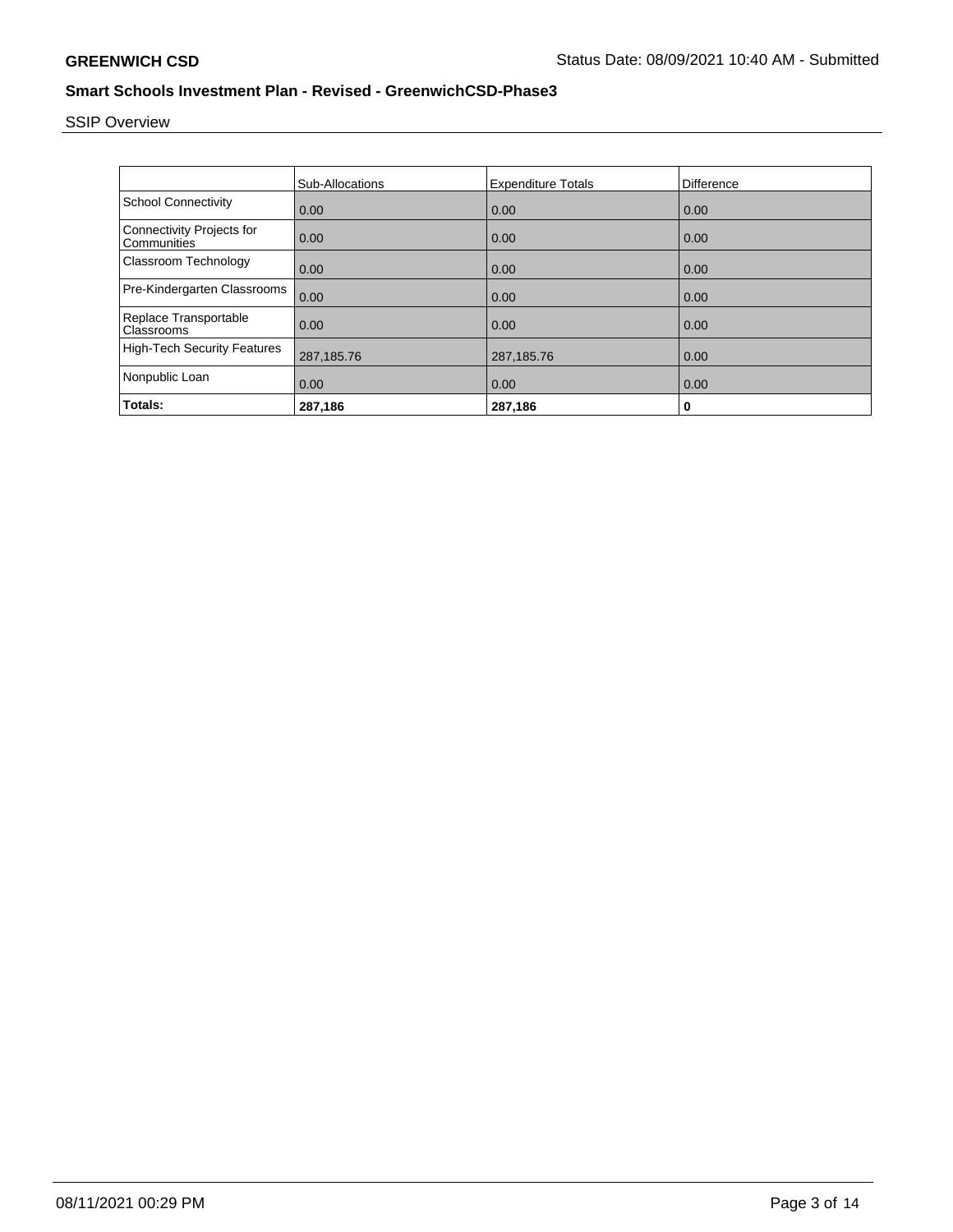School Connectivity

- **1. In order for students and faculty to receive the maximum benefit from the technology made available under the Smart Schools Bond Act, their school buildings must possess sufficient connectivity infrastructure to ensure that devices can be used during the school day. Smart Schools Investment Plans must demonstrate that:**
	- **• sufficient infrastructure that meets the Federal Communications Commission's 100 Mbps per 1,000 students standard currently exists in the buildings where new devices will be deployed, or**
	- **• is a planned use of a portion of Smart Schools Bond Act funds, or**
	- **• is under development through another funding source.**

**Smart Schools Bond Act funds used for technology infrastructure or classroom technology investments must increase the number of school buildings that meet or exceed the minimum speed standard of 100 Mbps per 1,000 students and staff within 12 months. This standard may be met on either a contracted 24/7 firm service or a "burstable" capability. If the standard is met under the burstable criteria, it must be:**

**1. Specifically codified in a service contract with a provider, and**

**2. Guaranteed to be available to all students and devices as needed, particularly during periods of high demand, such as computer-based testing (CBT) periods.**

**Please describe how your district already meets or is planning to meet this standard within 12 months of plan submission.**

(No Response)

**1a. If a district believes that it will be impossible to meet this standard within 12 months, it may apply for a waiver of this requirement, as described on the Smart Schools website. The waiver must be filed and approved by SED prior to submitting this survey.**

 $\Box$  By checking this box, you are certifying that the school district has an approved waiver of this requirement on file with the New York State Education Department.

**2. Connectivity Speed Calculator (Required). If the district currently meets the required speed, enter "Currently Met" in the last box: Expected Date When Required Speed Will be Met.**

|                  | l Number of     | Required Speed | Current Speed in | Expected Speed  | Expected Date                           |
|------------------|-----------------|----------------|------------------|-----------------|-----------------------------------------|
|                  | <b>Students</b> | In Mbps        | l Mbps           | to be Attained  | When Required                           |
|                  |                 |                |                  |                 | l Within 12 Months ISpeed Will be Met l |
| Calculated Speed | (No Response)   | 0.00           | (No Response)    | l (No Response) | l (No Response)                         |

**3. Describe how you intend to use Smart Schools Bond Act funds for high-speed broadband and/or wireless connectivity projects in school buildings.**

(No Response)

**4. Describe the linkage between the district's District Instructional Technology Plan and how the proposed projects will improve teaching and learning. (There should be a link between your response to this question and your responses to Question 1 in Section IV - NYSED Initiatives Alignment: "Explain how the district use of instructional technology will serve as a part of a comprehensive and sustained effort to support rigorous academic standards attainment and performance improvement for students."** 

**Your answer should also align with your answers to the questions in Section II - Strategic Technology Planning and the associated Action Steps in Section III - Action Plan.)**

(No Response)

**5. If the district wishes to have students and staff access the Internet from wireless devices within the school building, or in close proximity to it, it must first ensure that it has a robust Wi-Fi network in place that has sufficient bandwidth to meet user demand.**

**Please describe how you have quantified this demand and how you plan to meet this demand.**

(No Response)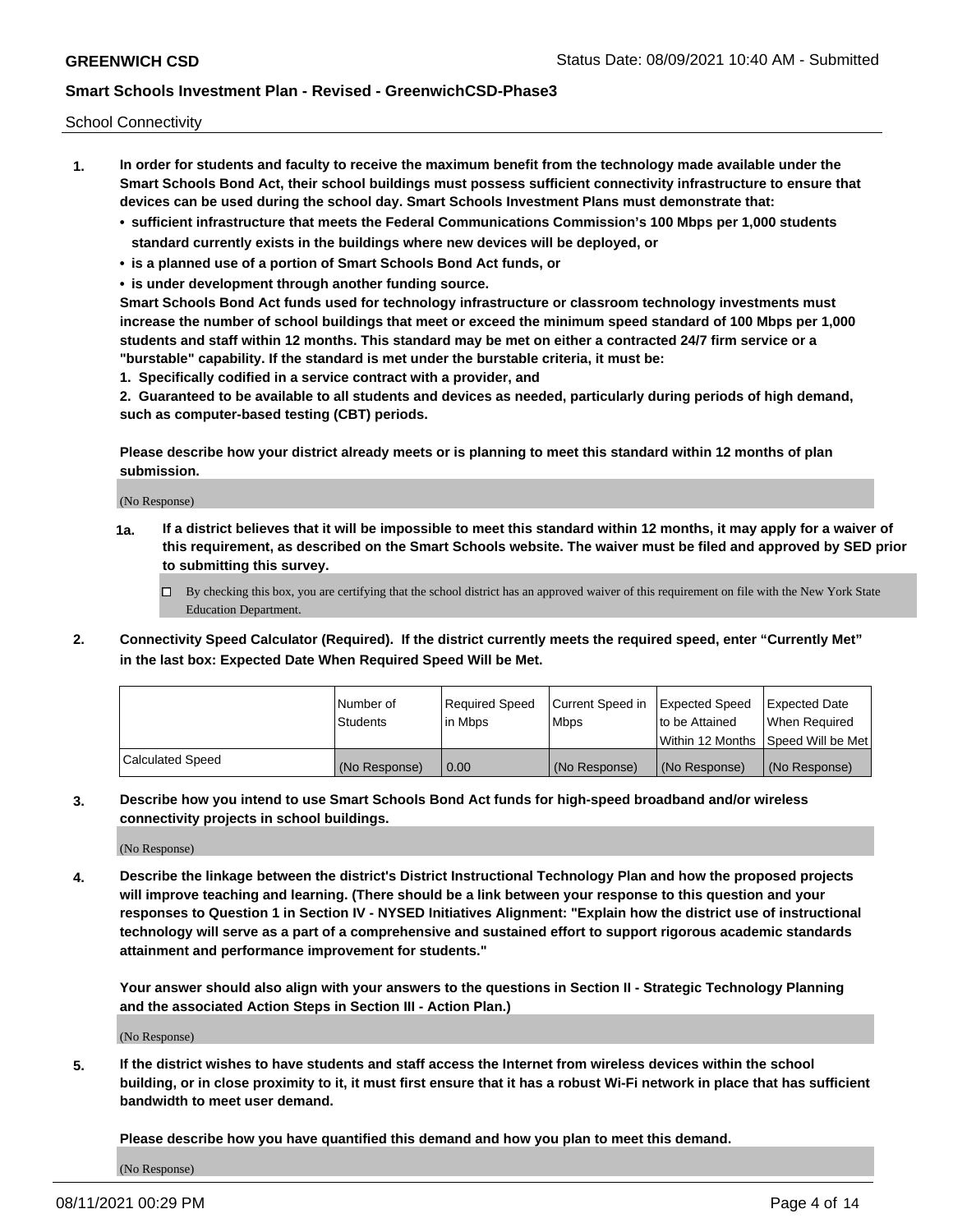School Connectivity

**6. Smart Schools plans with any expenditures in the School Connectivity category require a project number from the Office of Facilities Planning. Districts must submit an SSBA LOI and receive project numbers prior to submitting the SSIP. As indicated on the LOI, some projects may be eligible for a streamlined review and will not require a building permit.**

**Please indicate on a separate row each project number given to you by the Office of Facilities Planning.**

| Project Number |  |
|----------------|--|
| (No Response)  |  |

**7. Certain high-tech security and connectivity infrastructure projects may be eligible for an expedited review process as determined by the Office of Facilities Planning.**

### **Was your project deemed eligible for streamlined review?**

(No Response)

### **8. Include the name and license number of the architect or engineer of record.**

| Name          | License Number |
|---------------|----------------|
| (No Response) | (No Response)  |

### **9. Public Expenditures – Loanable (Counts toward the nonpublic loan calculation)**

| Select the allowable expenditure type.<br>Repeat to add another item under each type. | <b>PUBLIC</b> Items to be<br>l Purchased | Quantity         | l Cost Per Item  | <b>Total Cost</b> |
|---------------------------------------------------------------------------------------|------------------------------------------|------------------|------------------|-------------------|
| (No Response)                                                                         | (No Response)                            | (No<br>Response) | (No<br>Response) | 0.00              |
|                                                                                       |                                          | 0                | 0.00             |                   |

### **10. Public Expenditures – Non-Loanable (Does not count toward nonpublic loan calculation)**

| Select the allowable expenditure<br>type.      | <b>PUBLIC</b> Items to be purchased | Quantity      | Cost per Item | <b>Total Cost</b> |
|------------------------------------------------|-------------------------------------|---------------|---------------|-------------------|
| Repeat to add another item under<br>each type. |                                     |               |               |                   |
| (No Response)                                  | (No Response)                       | (No Response) | (No Response) | 0.00              |
|                                                |                                     |               | 0.00          |                   |

#### **11. Final 2014-15 BEDS Enrollment to calculate Nonpublic Sharing Requirement (no changes allowed.)**

|            | Public Enrollment | Nonpublic Enrollment | 'Total Enrollment | l Nonpublic Percentage |
|------------|-------------------|----------------------|-------------------|------------------------|
| Enrollment | .031              |                      | 1.031.00          | 0.00                   |

### **12. Total Public Budget - Loanable (Counts toward the nonpublic loan calculation)**

|                                                      | Public Allocations | <b>Estimated Nonpublic Loan</b><br>Amount | Estimated Total Sub-Allocations |
|------------------------------------------------------|--------------------|-------------------------------------------|---------------------------------|
| Network/Access Costs                                 | (No Response)      | 0.00                                      | 0.00                            |
| School Internal Connections and<br><b>Components</b> | (No Response)      | 0.00                                      | 0.00                            |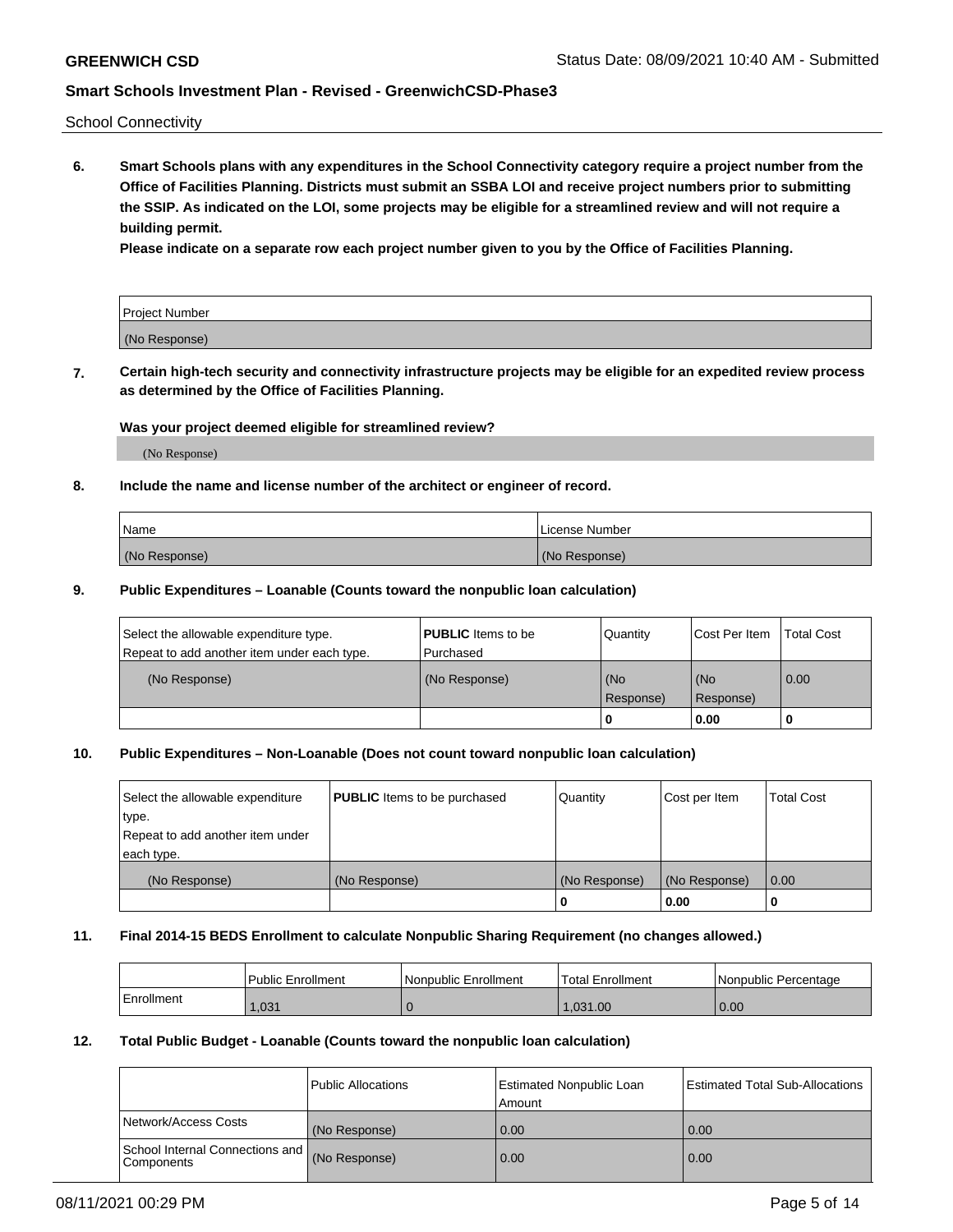School Connectivity

|         | Public Allocations | <b>Estimated Nonpublic Loan</b><br>l Amount | <b>Estimated Total Sub-Allocations</b> |
|---------|--------------------|---------------------------------------------|----------------------------------------|
| l Other | (No Response)      | 0.00                                        | 0.00                                   |
| Totals: | 0.00               | 0                                           |                                        |

## **13. Total Public Budget – Non-Loanable (Does not count toward the nonpublic loan calculation)**

|                                                   | Sub-<br>Allocation |
|---------------------------------------------------|--------------------|
|                                                   |                    |
| Network/Access Costs                              | (No Response)      |
| <b>Outside Plant Costs</b>                        | (No Response)      |
| <b>School Internal Connections and Components</b> | (No Response)      |
| Professional Services                             | (No Response)      |
| Testing                                           | (No Response)      |
| <b>Other Upfront Costs</b>                        | (No Response)      |
| <b>Other Costs</b>                                | (No Response)      |
| <b>Totals:</b>                                    | 0.00               |

## **14. School Connectivity Totals**

|                          | Total Sub-Allocations |
|--------------------------|-----------------------|
| Total Loanable Items     | 0.00                  |
| Total Non-Ioanable Items | 0.00                  |
| Totals:                  | 0                     |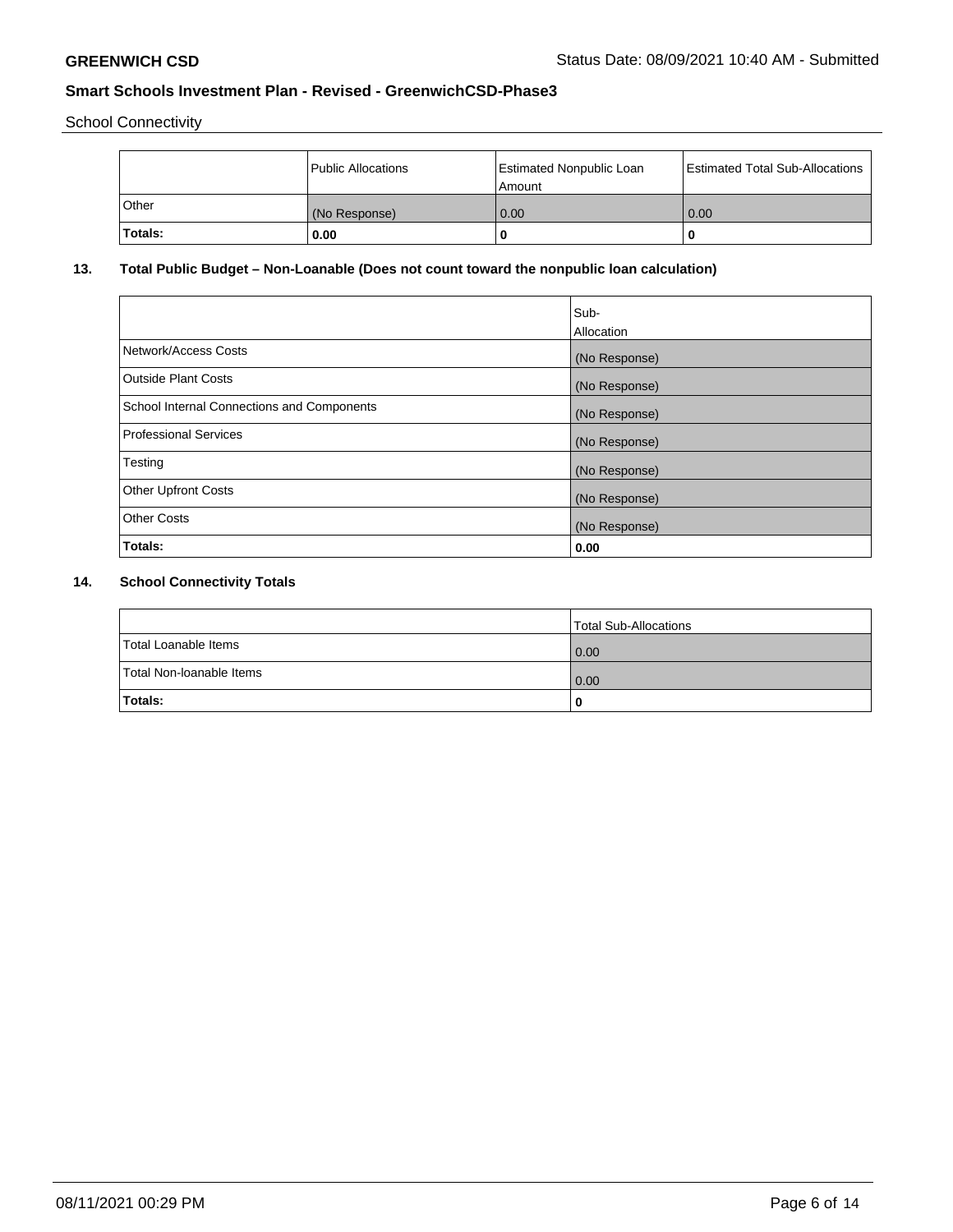Community Connectivity (Broadband and Wireless)

**1. Describe how you intend to use Smart Schools Bond Act funds for high-speed broadband and/or wireless connectivity projects in the community.**

(No Response)

**2. Please describe how the proposed project(s) will promote student achievement and increase student and/or staff access to the Internet in a manner that enhances student learning and/or instruction outside of the school day and/or school building.**

(No Response)

**3. Community connectivity projects must comply with all the necessary local building codes and regulations (building and related permits are not required prior to plan submission).**

 $\Box$  I certify that we will comply with all the necessary local building codes and regulations.

**4. Please describe the physical location of the proposed investment.**

(No Response)

**5. Please provide the initial list of partners participating in the Community Connectivity Broadband Project, along with their Federal Tax Identification (Employer Identification) number.**

| <b>Project Partners</b> | l Federal ID # |
|-------------------------|----------------|
| (No Response)           | (No Response)  |

**6. Please detail the type, quantity, per unit cost and total cost of the eligible items under each sub-category.**

| Select the allowable expenditure | Item to be purchased | Quantity      | Cost per Item | <b>Total Cost</b> |
|----------------------------------|----------------------|---------------|---------------|-------------------|
| type.                            |                      |               |               |                   |
| Repeat to add another item under |                      |               |               |                   |
| each type.                       |                      |               |               |                   |
| (No Response)                    | (No Response)        | (No Response) | (No Response) | 0.00              |
|                                  |                      | o             | 0.00          |                   |

**7. If you are submitting an allocation for Community Connectivity, complete this table.**

**Note that the calculated Total at the bottom of the table must equal the Total allocation for this category that you entered in the SSIP Overview overall budget.**

|                                    | Sub-Allocation |
|------------------------------------|----------------|
| Network/Access Costs               | (No Response)  |
| <b>Outside Plant Costs</b>         | (No Response)  |
| <b>Tower Costs</b>                 | (No Response)  |
| <b>Customer Premises Equipment</b> | (No Response)  |
| <b>Professional Services</b>       | (No Response)  |
| Testing                            | (No Response)  |
| <b>Other Upfront Costs</b>         | (No Response)  |
| <b>Other Costs</b>                 | (No Response)  |
| Totals:                            | 0.00           |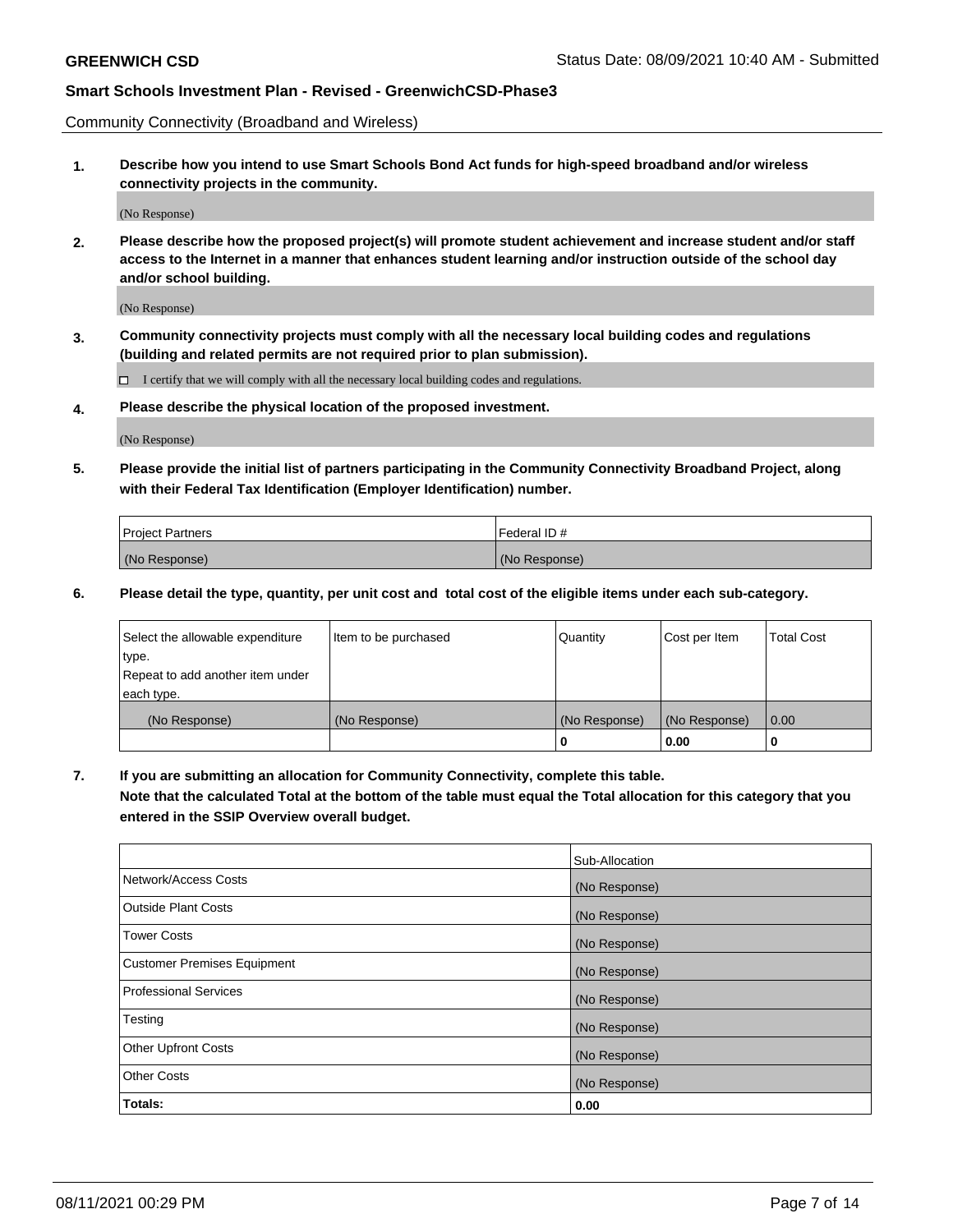### Classroom Learning Technology

**1. In order for students and faculty to receive the maximum benefit from the technology made available under the Smart Schools Bond Act, their school buildings must possess sufficient connectivity infrastructure to ensure that devices can be used during the school day. Smart Schools Investment Plans must demonstrate that sufficient infrastructure that meets the Federal Communications Commission's 100 Mbps per 1,000 students standard currently exists in the buildings where new devices will be deployed, or is a planned use of a portion of Smart Schools Bond Act funds, or is under development through another funding source. Smart Schools Bond Act funds used for technology infrastructure or classroom technology investments must increase the number of school buildings that meet or exceed the minimum speed standard of 100 Mbps per 1,000 students and staff within 12 months. This standard may be met on either a contracted 24/7 firm service or a "burstable" capability. If the standard is met under the burstable criteria, it must be:**

**1. Specifically codified in a service contract with a provider, and**

**2. Guaranteed to be available to all students and devices as needed, particularly during periods of high demand, such as computer-based testing (CBT) periods.**

**Please describe how your district already meets or is planning to meet this standard within 12 months of plan submission.**

(No Response)

- **1a. If a district believes that it will be impossible to meet this standard within 12 months, it may apply for a waiver of this requirement, as described on the Smart Schools website. The waiver must be filed and approved by SED prior to submitting this survey.**
	- By checking this box, you are certifying that the school district has an approved waiver of this requirement on file with the New York State Education Department.
- **2. Connectivity Speed Calculator (Required). If the district currently meets the required speed, enter "Currently Met" in the last box: Expected Date When Required Speed Will be Met.**

|                  | l Number of     | Required Speed | Current Speed in | <b>Expected Speed</b> | <b>Expected Date</b>                |
|------------------|-----------------|----------------|------------------|-----------------------|-------------------------------------|
|                  | <b>Students</b> | l in Mbps      | l Mbps           | to be Attained        | When Required                       |
|                  |                 |                |                  |                       | Within 12 Months  Speed Will be Met |
| Calculated Speed | (No Response)   | 0.00           | (No Response)    | l (No Response)       | (No Response)                       |

**3. If the district wishes to have students and staff access the Internet from wireless devices within the school building, or in close proximity to it, it must first ensure that it has a robust Wi-Fi network in place that has sufficient bandwidth to meet user demand.**

**Please describe how you have quantified this demand and how you plan to meet this demand.**

(No Response)

**4. All New York State public school districts are required to complete and submit an Instructional Technology Plan survey to the New York State Education Department in compliance with Section 753 of the Education Law and per Part 100.12 of the Commissioner's Regulations.**

**Districts that include educational technology purchases as part of their Smart Schools Investment Plan must have a submitted and approved Instructional Technology Plan survey on file with the New York State Education Department.**

- By checking this box, you are certifying that the school district has an approved Instructional Technology Plan survey on file with the New York State Education Department.
- **5. Describe the devices you intend to purchase and their compatibility with existing or planned platforms or systems. Specifically address the adequacy of each facility's electrical, HVAC and other infrastructure necessary to install and support the operation of the planned technology.**

(No Response)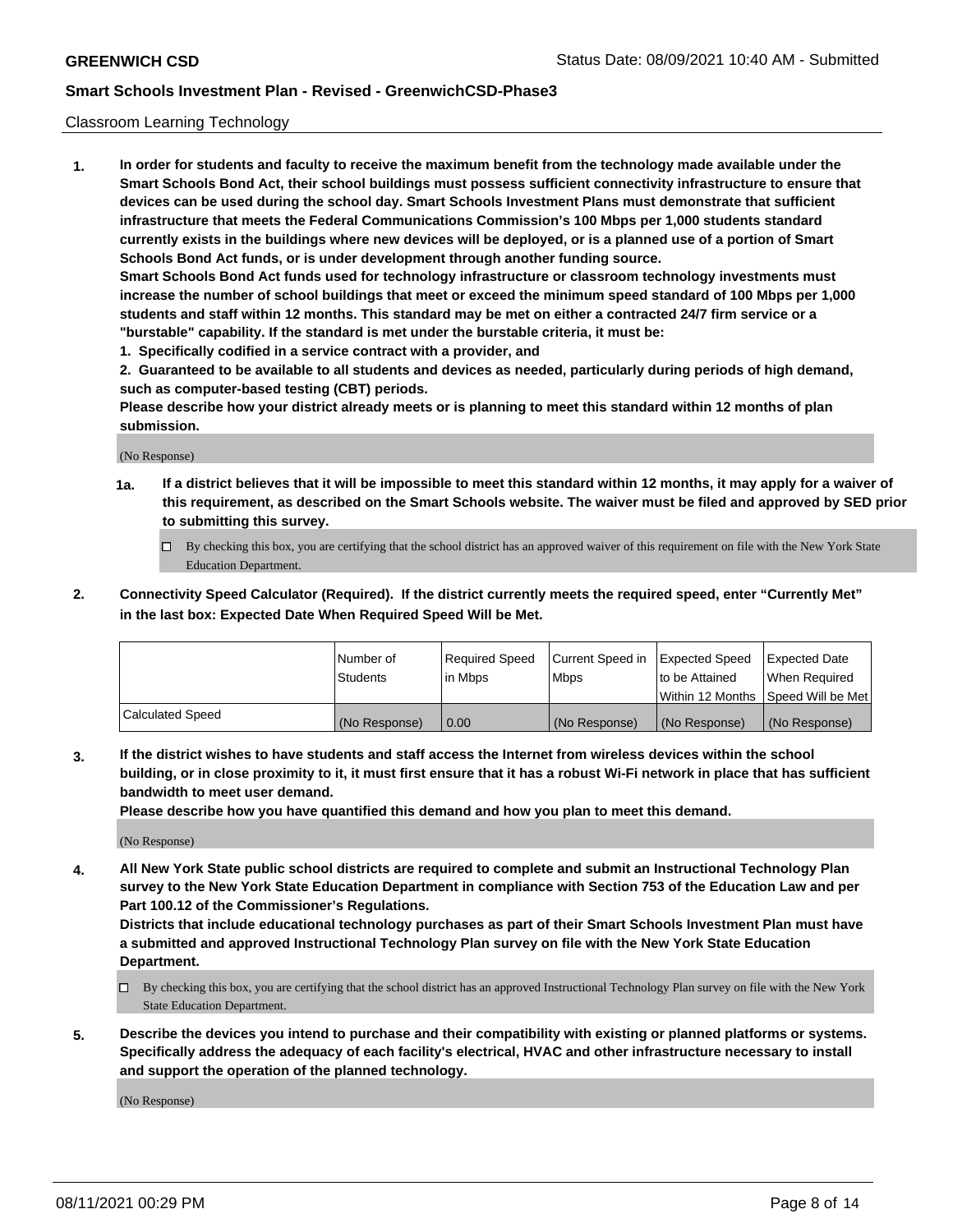### Classroom Learning Technology

- **6. Describe how the proposed technology purchases will:**
	- **> enhance differentiated instruction;**
	- **> expand student learning inside and outside the classroom;**
	- **> benefit students with disabilities and English language learners; and**
	- **> contribute to the reduction of other learning gaps that have been identified within the district.**

**The expectation is that districts will place a priority on addressing the needs of students who struggle to succeed in a rigorous curriculum. Responses in this section should specifically address this concern and align with the district's Instructional Technology Plan (in particular Question 2 of E. Curriculum and Instruction: "Does the district's instructional technology plan address the needs of students with disabilities to ensure equitable access to instruction, materials and assessments?" and Question 3 of the same section: "Does the district's instructional technology plan address the provision of assistive technology specifically for students with disabilities to ensure access to and participation in the general curriculum?")**

**In addition, describe how the district ensures equitable access to instruction, materials and assessments and participation in the general curriculum for both SWD and English Language Learners/Multilingual Learners (ELL/MLL) students.**

**Please note: If this plan has been identified as a Remote Learning Plan to be submitted and reviewed on an expedited basis, the district should explain how this plan will facilitate remote and hybrid learning, in lieu of responding to the question above.**

(No Response)

**7. Where appropriate, describe how the proposed technology purchases will enhance ongoing communication with parents and other stakeholders and help the district facilitate technology-based regional partnerships, including distance learning and other efforts.**

(No Response)

**8. Describe the district's plan to provide professional development to ensure that administrators, teachers and staff can employ the technology purchased to enhance instruction successfully.**

**Note: This response should be aligned and expanded upon in accordance with your district's response to Question 1 of F. Professional Development of your Instructional Technology Plan: "Please provide a summary of professional development offered to teachers and staff, for the time period covered by this plan, to support technology to enhance teaching and learning. Please include topics, audience and method of delivery within your summary."**

**Please note: If this plan has been identified as a Remote Learning Plan to be submitted and reviewed on an expedited basis, the district should provide a statement confirming that the district has provided or will provide professional development on these devices to its staff, in lieu of responding to the question above.**

(No Response)

- **9. Districts must contact one of the SUNY/CUNY teacher preparation programs listed on the document on the left side of the page that supplies the largest number of the district's new teachers to request advice on innovative uses and best practices at the intersection of pedagogy and educational technology.**
	- By checking this box, you certify that you have contacted the SUNY/CUNY teacher preparation program that supplies the largest number of your new teachers to request advice on these issues.

### **9a. Please enter the name of the SUNY or CUNY Institution that you contacted.**

(No Response)

**9b. Enter the primary Institution phone number.**

(No Response)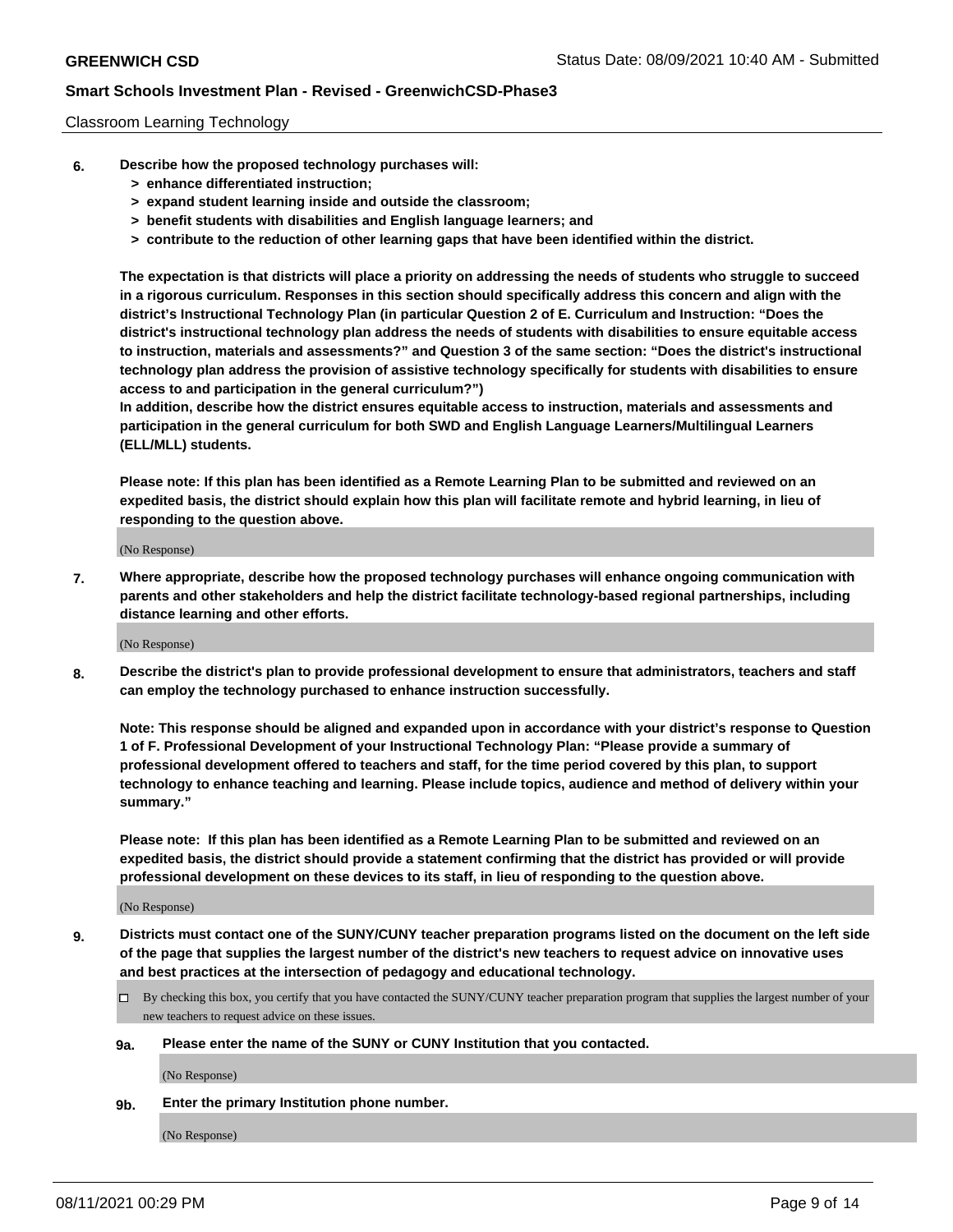Classroom Learning Technology

**9c. Enter the name of the contact person with whom you consulted and/or will be collaborating with on innovative uses of technology and best practices.**

(No Response)

**10. To ensure the sustainability of technology purchases made with Smart Schools funds, districts must demonstrate a long-term plan to maintain and replace technology purchases supported by Smart Schools Bond Act funds. This sustainability plan shall demonstrate a district's capacity to support recurring costs of use that are ineligible for Smart Schools Bond Act funding such as device maintenance, technical support, Internet and wireless fees, maintenance of hotspots, staff professional development, building maintenance and the replacement of incidental items. Further, such a sustainability plan shall include a long-term plan for the replacement of purchased devices and equipment at the end of their useful life with other funding sources.**

 $\square$  By checking this box, you certify that the district has a sustainability plan as described above.

**11. Districts must ensure that devices purchased with Smart Schools Bond funds will be distributed, prepared for use, maintained and supported appropriately. Districts must maintain detailed device inventories in accordance with generally accepted accounting principles.**

By checking this box, you certify that the district has a distribution and inventory management plan and system in place.

**12. Please detail the type, quantity, per unit cost and total cost of the eligible items under each sub-category.**

| Select the allowable expenditure | Item to be Purchased | Quantity      | Cost per Item | <b>Total Cost</b> |
|----------------------------------|----------------------|---------------|---------------|-------------------|
| type.                            |                      |               |               |                   |
| Repeat to add another item under |                      |               |               |                   |
| each type.                       |                      |               |               |                   |
| (No Response)                    | (No Response)        | (No Response) | (No Response) | $\overline{0.00}$ |
|                                  |                      |               | 0.00          |                   |

### **13. Final 2014-15 BEDS Enrollment to calculate Nonpublic Sharing Requirement (no changes allowed.)**

|              | l Public Enrollment | Nonpublic Enrollment | <b>Total Enrollment</b> | <i>Nonpublic</i><br>l Percentage |
|--------------|---------------------|----------------------|-------------------------|----------------------------------|
| l Enrollment | 1,031               |                      | 1.031.00                | 0.00                             |

### **14. If you are submitting an allocation for Classroom Learning Technology complete this table.**

|                          | Public School Sub-Allocation | <b>Estimated Nonpublic Loan</b><br>Amount | Estimated Total Public and<br>Nonpublic Sub-Allocation |
|--------------------------|------------------------------|-------------------------------------------|--------------------------------------------------------|
|                          |                              | (Based on Percentage Above)               |                                                        |
| Interactive Whiteboards  | (No Response)                | 0.00                                      | 0.00                                                   |
| <b>Computer Servers</b>  | (No Response)                | 0.00                                      | 0.00                                                   |
| <b>Desktop Computers</b> | (No Response)                | 0.00                                      | 0.00                                                   |
| <b>Laptop Computers</b>  | (No Response)                | 0.00                                      | 0.00                                                   |
| <b>Tablet Computers</b>  | (No Response)                | 0.00                                      | 0.00                                                   |
| <b>Other Costs</b>       | (No Response)                | 0.00                                      | 0.00                                                   |
| Totals:                  | 0.00                         | 0                                         | 0                                                      |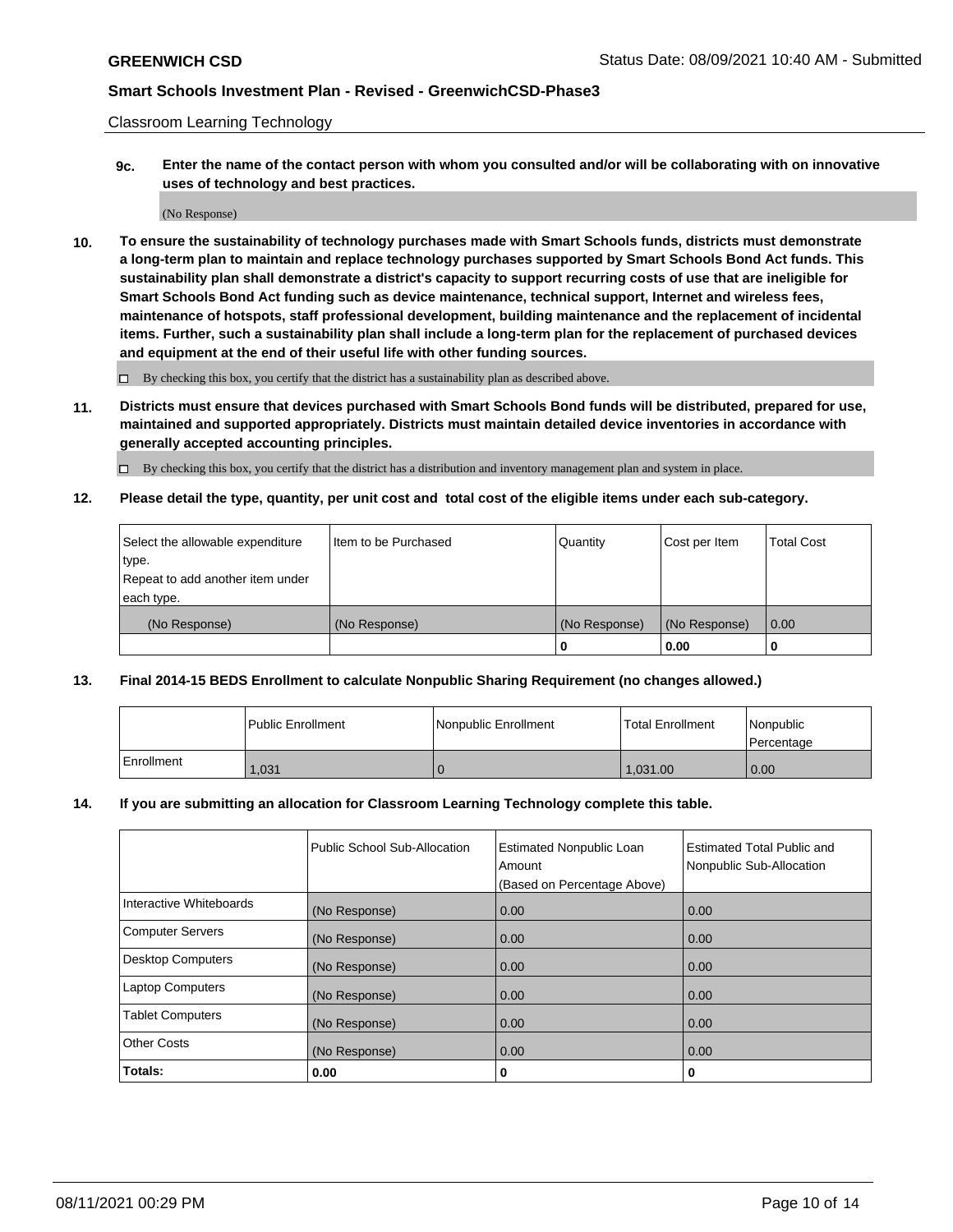#### Pre-Kindergarten Classrooms

**1. Provide information regarding how and where the district is currently serving pre-kindergarten students and justify the need for additional space with enrollment projections over 3 years.**

(No Response)

- **2. Describe the district's plan to construct, enhance or modernize education facilities to accommodate prekindergarten programs. Such plans must include:**
	- **Specific descriptions of what the district intends to do to each space;**
	- **An affirmation that new pre-kindergarten classrooms will contain a minimum of 900 square feet per classroom;**
	- **The number of classrooms involved;**
	- **The approximate construction costs per classroom; and**
	- **Confirmation that the space is district-owned or has a long-term lease that exceeds the probable useful life of the improvements.**

(No Response)

**3. Smart Schools Bond Act funds may only be used for capital construction costs. Describe the type and amount of additional funds that will be required to support ineligible ongoing costs (e.g. instruction, supplies) associated with any additional pre-kindergarten classrooms that the district plans to add.**

(No Response)

**4. All plans and specifications for the erection, repair, enlargement or remodeling of school buildings in any public school district in the State must be reviewed and approved by the Commissioner. Districts that plan capital projects using their Smart Schools Bond Act funds will undergo a Preliminary Review Process by the Office of Facilities Planning.**

**Please indicate on a separate row each project number given to you by the Office of Facilities Planning.**

| Project Number |  |
|----------------|--|
| (No Response)  |  |
|                |  |

**5. Please detail the type, quantity, per unit cost and total cost of the eligible items under each sub-category.**

| Select the allowable expenditure | Item to be purchased | Quantity      | Cost per Item | <b>Total Cost</b> |
|----------------------------------|----------------------|---------------|---------------|-------------------|
| type.                            |                      |               |               |                   |
| Repeat to add another item under |                      |               |               |                   |
| each type.                       |                      |               |               |                   |
| (No Response)                    | (No Response)        | (No Response) | (No Response) | 0.00              |
|                                  |                      | υ             | 0.00          |                   |

**6. If you have made an allocation for Pre-Kindergarten Classrooms, complete this table. Note that the calculated Total at the bottom of the table must equal the Total allocation for this category that you entered in the SSIP Overview overall budget.**

|                                          | Sub-Allocation |
|------------------------------------------|----------------|
| Construct Pre-K Classrooms               | (No Response)  |
| Enhance/Modernize Educational Facilities | (No Response)  |
| <b>Other Costs</b>                       | (No Response)  |
| Totals:                                  | 0.00           |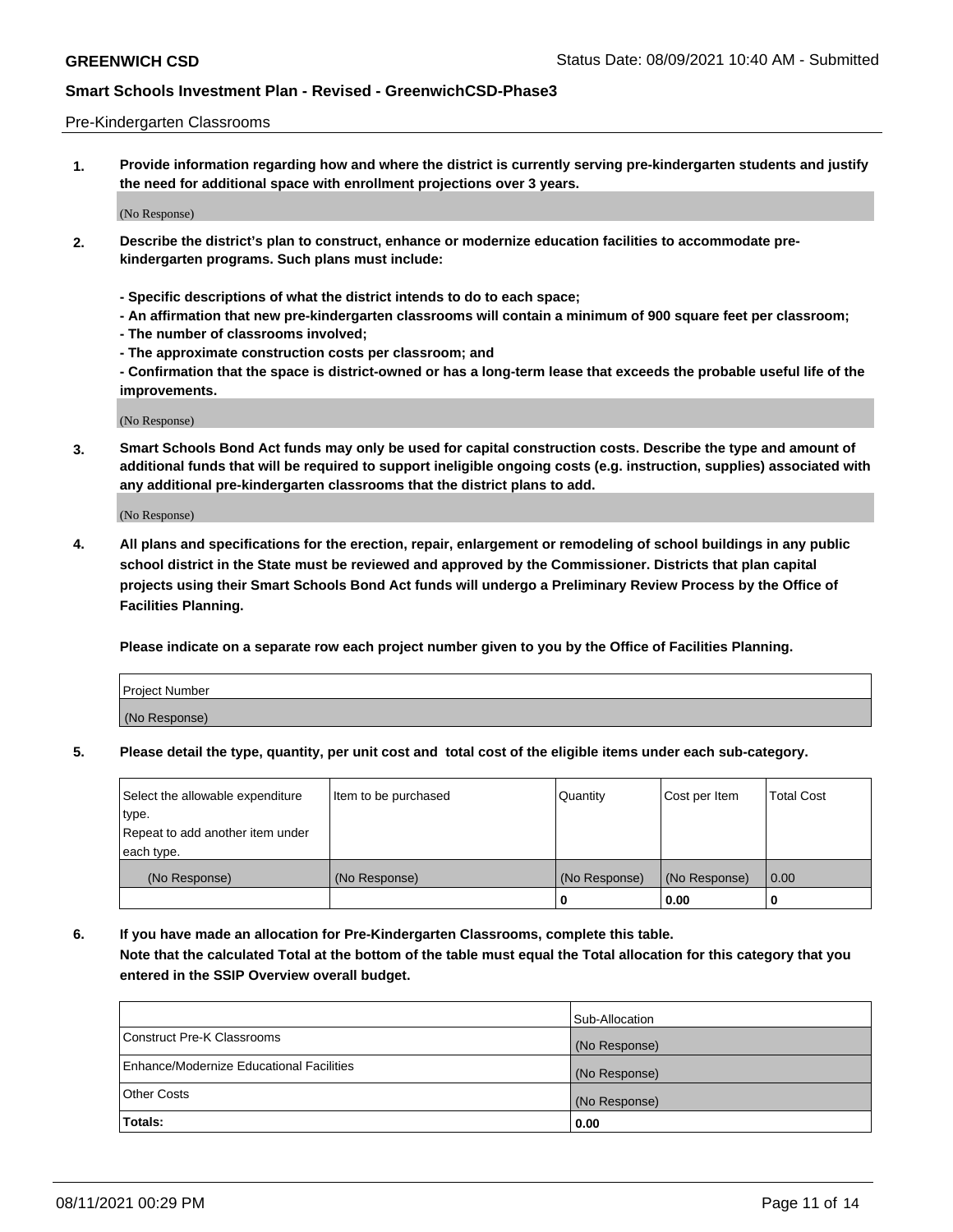Replace Transportable Classrooms

**1. Describe the district's plan to construct, enhance or modernize education facilities to provide high-quality instructional space by replacing transportable classrooms.**

(No Response)

**2. All plans and specifications for the erection, repair, enlargement or remodeling of school buildings in any public school district in the State must be reviewed and approved by the Commissioner. Districts that plan capital projects using their Smart Schools Bond Act funds will undergo a Preliminary Review Process by the Office of Facilities Planning.**

**Please indicate on a separate row each project number given to you by the Office of Facilities Planning.**

| Project Number |  |
|----------------|--|
|                |  |
|                |  |
|                |  |
|                |  |
| (No Response)  |  |
|                |  |
|                |  |
|                |  |

**3. For large projects that seek to blend Smart Schools Bond Act dollars with other funds, please note that Smart Schools Bond Act funds can be allocated on a pro rata basis depending on the number of new classrooms built that directly replace transportable classroom units.**

**If a district seeks to blend Smart Schools Bond Act dollars with other funds describe below what other funds are being used and what portion of the money will be Smart Schools Bond Act funds.**

(No Response)

**4. Please detail the type, quantity, per unit cost and total cost of the eligible items under each sub-category.**

| Select the allowable expenditure<br>∣type.     | Item to be purchased | Quantity      | Cost per Item | Total Cost |
|------------------------------------------------|----------------------|---------------|---------------|------------|
| Repeat to add another item under<br>each type. |                      |               |               |            |
| (No Response)                                  | (No Response)        | (No Response) | (No Response) | 0.00       |
|                                                |                      | u             | 0.00          |            |

**5. If you have made an allocation for Replace Transportable Classrooms, complete this table. Note that the calculated Total at the bottom of the table must equal the Total allocation for this category that you entered in the SSIP Overview overall budget.**

|                                                | Sub-Allocation |
|------------------------------------------------|----------------|
| Construct New Instructional Space              | (No Response)  |
| Enhance/Modernize Existing Instructional Space | (No Response)  |
| Other Costs                                    | (No Response)  |
| Totals:                                        | 0.00           |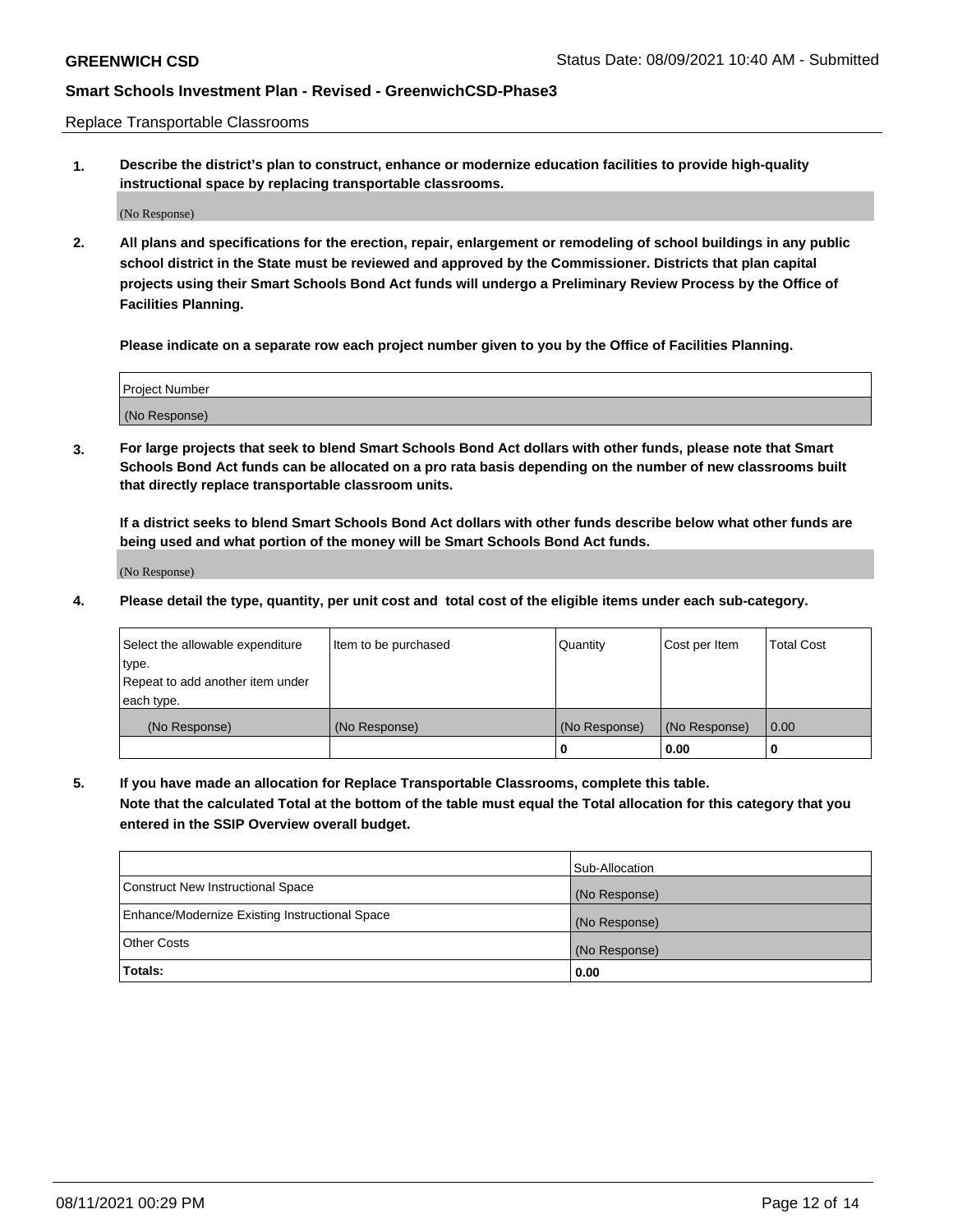### High-Tech Security Features

## **1. Describe how you intend to use Smart Schools Bond Act funds to install high-tech security features in school buildings and on school campuses.**

The district consists of three major buildings with classroom for student instruction in the following order: K-2, 3-6 and 7-12 with the data center in the 3-6 building. Each building currently has at least 24 strands of 1 Gb and 10 Gb fiber terminated in a main distribution closet (MDF). From each MDF at least 12 strands of 1 Gb and 10 Gb fiber are distributed to each wiring closet (IDF). All fiber dark and lit directly connects back to the data center. Each switch in every closet (IDF and MDF) has a dedicated 10 Gb or 1 Gb connection back to our core MDF data center. The district maintains a 1Gb direct connection to NERIC with a 250 Mb internet connection and burst to 1Gb. Our wired/copper plant is entirely of Cat. 5e and Cat. 6 patched to Cisco switches. All wireless interconnects are handled through our Aruba wireless access infrastructure and the Aruba controller. All wiring closest have APC battery back-up keep switches and POE devices powered in the event of brief power losses.

The district will replace its current aged (*end-of-life)* Simplex PA intercom and clock system with a network based system. This system will be composed of Advanced Network Devices (AND) controlled via Singlewire's Informacast server. The AND devices are LED/Speaker combined units that will be installed in classrooms, offices, cafeterias, gymnasiums and hallways. These devices also have built in alert lighting for emergency notifications ( i.e. Lockdown and Fire).

- Central Controlled POE/IP LEDClassroom Speaker/Clock Displays
- Central Controlled POE/IP SpeakersCeiling/Wall
- Central Controlled POE/IP SpeakerExternal Horn
- Central Controlled POE/IP LED LargeClock Displays w/Flashers w/wire guard
- Central Controlled POE/IP SpeakerZone Controller
- Central Controlled SingleWireInformacast EndPoint License IPControlled devices
- Cisco C9200 POE+ Switches, license,fiber patch, uplink modules for POE IPDevices
- APC 48V Battery Pack for power loss backup
- APC SRT 8000VA UPC and Add-on packs
- **2. All plans and specifications for the erection, repair, enlargement or remodeling of school buildings in any public school district in the State must be reviewed and approved by the Commissioner. Smart Schools plans with any expenditures in the High-Tech Security category require a project number from the Office of Facilities Planning. Districts must submit an SSBA LOI and receive project numbers prior to submitting the SSIP. As indicated on the LOI, some projects may be eligible for a streamlined review and will not require a building permit. Please indicate on a separate row each project number given to you by the Office of Facilities Planning.**

| <b>Project Number</b> |  |
|-----------------------|--|
| 64-08-01-04-7-999-BA1 |  |

**3. Was your project deemed eligible for streamlined Review?**

Yes

 $\square$  No

**3a. Districts with streamlined projects must certify that they have reviewed all installations with their licensed architect or engineer of record, and provide that person's name and license number. The licensed professional must review the products and proposed method of installation prior to implementation and review the work during and after completion in order to affirm that the work was code-compliant, if requested.**

By checking this box, you certify that the district has reviewed all installations with a licensed architect or engineer of record.

**4. Include the name and license number of the architect or engineer of record.**

| <b>Name</b>                                 | License Number |
|---------------------------------------------|----------------|
| Mosaic Associates Architects, DPC John Jojo | 25849          |

**5. Please detail the type, quantity, per unit cost and total cost of the eligible items under each sub-category.**